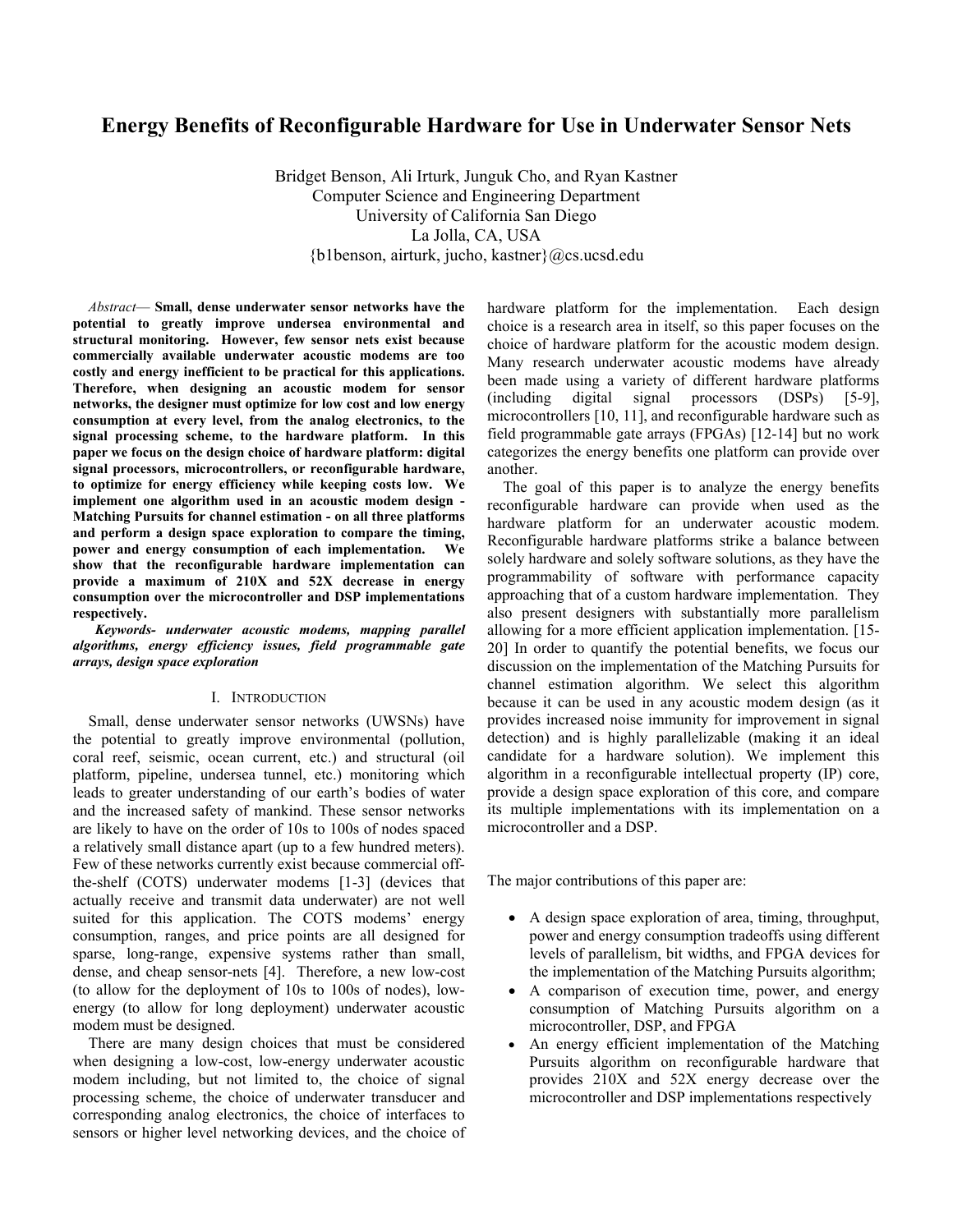This paper is organized as follows: Section II presents a high level description of underwater acoustic modem design. Section III presents the Matching Pursuits algorithm for channel estimation and summarizes the design specifications needed for the implementation of the IP core. Section IV presents the design of the IP core for the Matching Pursuits algorithm and discusses the tradeoffs for the design space exploration of the core. Section V compares the results of the reconfigurable hardware, DSP and microcontroller implementations. We conclude in section VI.

### II. ACOUSTIC MODEM DESIGN

In an underwater sensor network, just as in a terrestrial network, the modem is responsible for implementing the physical layer of the network stack which is shown in Figure 1. That is, the modem is responsible for the actual physical transmission and reception of data across the network. The higher network layers are responsible for MAC protocols (link), routing protocols (network), transport protocols (transport), and data processing (application).

| Application    |
|----------------|
| Transport      |
| <b>Network</b> |
| Link           |
| Physical       |

Figure 1. The Underwater Acoustic Modem fits into the physical layer of a typical network stack.

Acoustics are used in underwater communications instead of radio frequency (RF) as in terrestrial networks because it is a well known fact that electromagnetic waves attenuate rapidly underwater making them an insufficient carrier of data through the water. Underwater acoustic modems consist of three main components as shown in Figure 2: **1.** the analog front end (dark gray), **2.** a hardware platform (light gray) and **3.** serial interfaces (black). The analog front end is responsible for converting electrical signals into sound waves and vice versa (transducer) and for generating the appropriate power level for the received and transmitted signals (analog electronics which include an amplifier, pre-amplifier, and transmit/receive switch). The hardware platform is responsible for control and signal processing, namely performing modulation and demodulation using a specific signaling scheme (i.e. frequency shift keying (FSK), direct sequence spread spectrum (DSSS), or orthogonal frequency division multiplexing (OFDM)) and performing error encoding and decoding. The serial interfaces are responsible for communication with underwater sensors and/or higher level network layers.

For a low-cost, low-energy acoustic modem design, the designer must optimize the implementation at every level, from the analog electronics, to the signal processing scheme, to the hardware platform. In this paper we focus on the design choice of hardware platform: digital signal processors,

microcontrollers, or reconfigurable hardware, to optimize for energy efficiency.



Figure 2. Major components of an underwater acoustic modem: the analog front end (dark gray) the hardware platform (light gray) and serial interface (black).

#### III. MATCHING PURSUITS ALGORITHM AND DESIGN **SPECIFICATIONS**

In order to quantify the potential benefits reconfigurable hardware can provide to the underwater acoustic modem, we focus our discussion on the implementation of the Matching Pursuits for channel estimation algorithm. We select this algorithm because it can be used in any acoustic modem design (as it provides increased noise immunity for improvement in signal detection) and is highly parallelizable (making it an ideal candidate for a hardware solution). The MP algorithm for channel estimation is shown in Figure 3. This algorithm is presented in [21] and was redesigned from [22, 23] for speed improvement with zero reduction in channel estimation accuracy. Channel estimation is a common problem to many fields of research and in particular in underwater acoustics where the received signal is prone to strong multipath (bounces off the sea floor, surface, and obstacles such as coral heads/rocks), and dispersion. Channel estimation algorithms are used to calculate delay and attenuation parameters of each transmission path. Given estimates of the channel parameters, signal corruption due to multipath propagation can be easily reversed, and the signals due to multiple paths can be combined coherently for increased noise immunity for improvement in signal detection.

MP takes in four matrices as input: the receive signal vector  $r \in C^{2N_s \times 1}$ , the signal matrix  $S_n \in R^{2N_s \times N_s}$  defined in [23], the Hermetian matrix  $A = S^H S$ ,  $\in R^{N_s \times N_s}$ , and vector *a*,  $\in R^{N_s \times 1}$ . The vector *a* is simply one divided by the diagonal elements of *A* and is used to eliminate the need for division operations. The *S, A*, and *a* matrices are static matrices as the values are known *a priori* and therefore can be pre-computed once and stored in memory. In steps (1-5), MP computes matched filter outputs,  $V \in C^{N_s \times 1}$ , and initializes the channel coefficients,  $F \in C^{N_s \times 1}$ , and temporary channel coefficients,  $G \in C^{N_s \times 1}$ , to zero. In steps (7-15) MP loops over the hypothesized number of paths, *Nf*, iteratively canceling the strongest detected signal component to estimate the next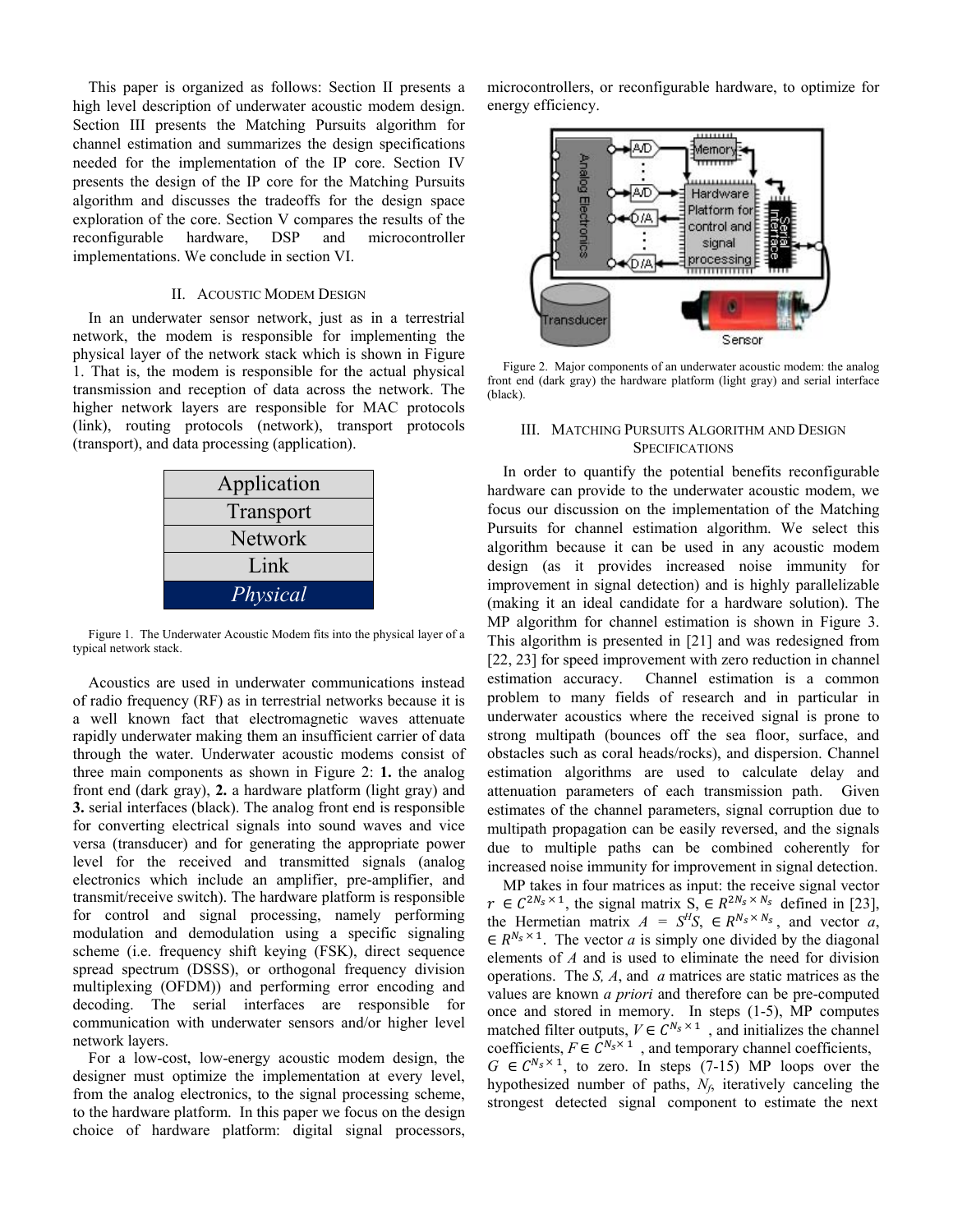$Input(r, S, A, a)$ Output (f) //  $r$  : received signal vector,  $r \in C^{2N_s \times 1}$  $\ell / S = [S_1, ..., S_i, ..., S_{N_s}], S \in R^{2N_s \times N_s}$ and column  $S_i \in R^{2N_s \times 1}$  $M/A = [A_1, ..., A_k, ..., A_{N_s}], A \in R^N$ d column  $S_i \in R^{2N_s}$  $(A_{N_s},..., A_{N_s}), A \in R^{N_s \times N_s}$ <br>and column  $A_s \in R^{N_s \times N_s}$  $_1$ , ...,  $A_k$ , ...,  $A_N$ and column  $A_k \in R^{N_S}$  $=$ and column  $A_k \in R$  $1/a = [a_1, ..., a_k, ..., a_{N_s}]^T, a \in R^{N_s \times 1}$ and column  $a_k \in R$ // f: estimated channel coefficients,  $f \in C^{N_s \times 1}$  $\textsf{MP}(r, S, A, a)$ 1.  $for i = 1, 2, ..., N_s$ // compute matched filter (MF) outputs 2.  $V_i^0 \leftarrow S_i^T r$ 0 0 3.  $F_i \leftarrow$ 4.  $G_i \leftarrow$ 5. endfor 6.  $q_0 \leftarrow 0$ // do successive interference cancellation 7.  $for j = 1, 2, ..., N_f$ // update MF outputs 8.  $V^j \leftarrow V^{j-1} - F_{q_j - 1} A_{q_j - 1}$ 9.  $\textbf{\textit{for}}\ k = 0, 1, ..., N_{\rm s} - 1$ 10.  $G_k \leftarrow V_k^j a_k$ 11.  $Q_k \leftarrow (V_k^j)^* G_k$ <br>12. **endfor** end for  $\leftarrow$  argmax 13.  $q_j \leftarrow \underset{k,k \neq q_1, \dots, q_{j-1}}{argmax} \{Q_k\}$ 14.  $F_{q_i} \leftarrow G_{q_i}$ 15. endfor 16.  $return(F)$ 

Figure 3. Matching Pursuits Algorithm for Channel Estimation

channel coefficient. Specifically, MP updates the matched filter outputs by canceling the strongest detected signal component (8) and computes decision variables,  $Q \in R^{N_s \times 1}$ . and temporary channel coefficients,  $G \in C^{N_s \times 1}$  (10-11). MP then searches for the next strongest channel coefficient by finding the index, *q*, of the maximum decision variable, *Q*, that is not equal to any index that has already been found (13). MP saves the temporary channel coefficient value at that index,  $G_q$ , as the next strongest channel coefficient (14). This coefficient is then used in the next iteration of the *for loop* in (7) for successive cancelation. When the algorithm is complete, it returns the estimated channel coefficients (16).

The algorithm applies to any direct sequence spread spectrum CDMA (DS-CDMA) signal. As previously mentioned, not all underwater acoustic modems use direct sequence spread spectrum (DSSS) signaling as their signaling scheme, but [6, 24, 25] have shown that DSSS waveforms yield significantly lower error rates than Frequency Shift Keying (FSK) (a more common signaling scheme found in existing research modems) due to frequency diversity. These lower error rates allow lower transmit power and lower energy consumption thus contributing to an overall lower energy design.

 One research modem that uses direct sequence spread spectrum signaling is the UCSB AquaModem. Because the AquaModem was successfully field tested at the Moorea Coral Reef Long Term Ecological Research Site where it achieved symbol error rates averaging  $\leq 1\%$ , [26] we use its design parameters to determine the size and values of the inputs needed for the Matching Pursuits Algorithm for channel estimation.



Figure 4. Walsh/m-sequence signals for the AquaModem

 The AquaModem uses direct sequence spread spectrum signaling based on eight composite Walsh and m-sequence waveforms [6]. Each waveform is comprised of 8 symbols. Each symbol is orthogonal to every other symbol simplifying symbol detection. Each symbol is multiplied by a 7 'chip' spreading sequence to spread the energy of the symbol across a wider bandwidth making the waveforms instantaneously wideband and providing robustness to frequency selective multipath. The 8 symbol x 7 chip (56 chip) waveform is shown in Figure 4.

 This 56 chip waveform must have a time duration greater than 10 milliseconds, the duration of the multipath spread in shallow water [27, 28]. Therefore, the chip duration is given as 0.2 ms, making the waveform duration  $0.2 * 56 = 11.2$  ms. An 11.2 ms time guard band for channel clearing is added to eliminate the need for equalization. Thus the duration to send one waveform is  $11.2 + 11.2 = 22.4$  ms. Nyquist sampling requires the sampling interval to be half the chip duration, giving a sampling rate of 0.1 ms and a total of 0.1  $(samples/ms) * 22.4 (ms) = 224 samples per waveform.$ 

TABLE I AQUAMODEM DESIGN PARAMETERS

| Walsh Symbol length: $N_w$                      | symbols<br>8 |
|-------------------------------------------------|--------------|
| m-sequence length: $L_{nn}$                     | chips        |
| Chip Duration: $T_c$                            | 0.2<br>msec  |
| Sampling Interval: $T_s = T_c/2$                | 0.1<br>msec  |
| Symbol duration: $T_{sym} = L_{nn} * N_w * T_c$ | $11.2$ msec  |
| Time guard interval: $T_g = T_{sym}$            | $11.2$ msec  |
| Samples/symbol: $N_s = T_{sym}/T_s$             | 112 samples  |
| Samples/time guard: $N_t = T_e/T_s$             | 112 samples  |
| Total receive vector samples: $R_v = N_s + N_t$ | 224 samples  |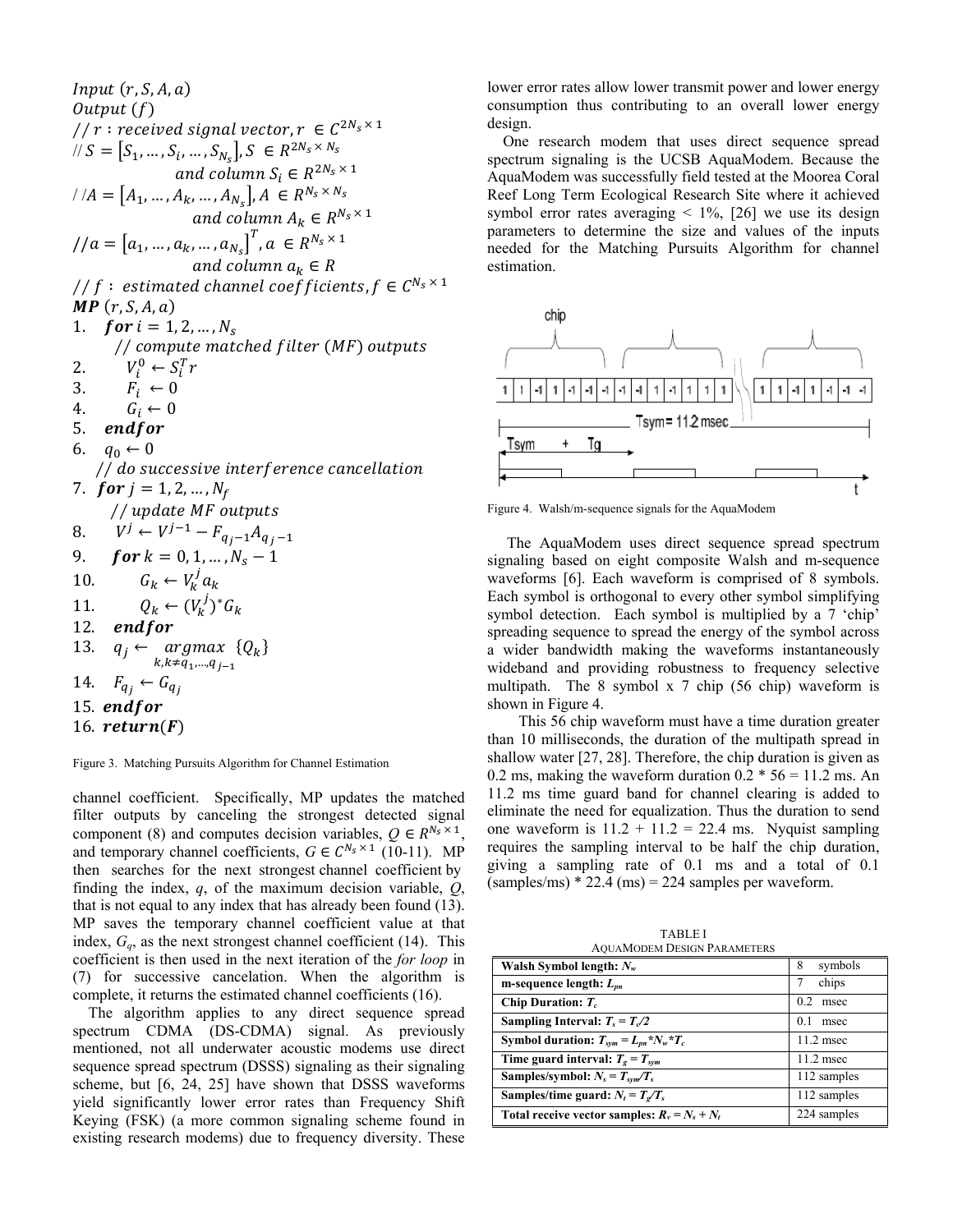These design parameters govern the size of the input receive vector, *r*, and signal matrices *S*, *A*, and *a* for the MP algorithm. The receive vector is of size *224 x 1* (as described above), the signal matrix, *S,* is of size *224 x 112*(the 224 rows representing the size of the received vector and the 112 columns representing shifted versions (and hence different paths) of the 112 chip waveform), the Hermetian matrix, *A,* is of size *112 x 112*(size derived from the *S* matrix) , and the vector *a* is of size *112 x 1*(size derived from the *A* matrix). The MP algorithm then takes the receive vector and matches it to each row in the S matrix to find the strongest path and the channel coefficient for that path. That path is then canceled from the received vector and the next strongest path is found until  $N_f$ channel coefficients have been determined.

#### IV. DESIGN SPACE EXPLORATION

MP is inherently parallel, and an ideal candidate for efficient implementation on modern reconfigurable platforms. In this section we present our IP core for the matching pursuits algorithm and describe the design parameters of levels of parallelism, bit widths, and device selection that we explore to achieve an accurate energy efficient design, subject to the timing constraint of 22.4 ms between received samples.

## *A. The IP Core*

An IP core for channel estimation was implemented in [21]. We look to [21] as a starting point for our implementation of an IP Core. We use high level design tools Simulink and System Generator to implement and test our modified MP design. The block diagram of our MP design is shown in Figure 5. In this design, the "Filter and Cancel Block" (FC block) is replicated 112 times to correspond to the 112 columns of the signal matrices *S*, *A* and *a*. In each block, column *k* of *S*, column *k* of *A* and element *k* of *a* is stored in memory. This replication effectively allows for the unrolling of the *for loops* in steps 1-5 and 9-12 in Figure 2. The design uses duplicate hardware to process the real and imaginary data at the same time. The registers  $V_{KR}$ ,  $G_{KR}$ , and  $F_{KR}$  store the real values of the column matched filter output, temporary channel coefficient, and estimated channel coefficient respectively. The registers  $V_{KI}$ ,  $G_{KI}$ , and  $F_{KI}$  store the imaginary values of the column matched filter output, temporary channel coefficient, and estimated channel coefficient respectively. The register  $Q_K$  stores the decision variable, *Q,* used in steps 11 and 13 of the algorithm. *Rr* and  $R_i$  represent the real and imaginary portions of the receive vector respectively. The outputs of each of the 112 FC blocks  $(Q, G_{KR}, \text{ and } G_{KI})$  are fed into the "q-gen block" to perform steps 13 and 14 of the algorithm. The outputs of the "q-gen block" are then fed back into the each FC block to perform the successive inference cancellation in the *for loop* of steps 7-15. Once the loop in 7-15 has finished, the *F* registers contain the estimated channel coefficients. The control logic is implemented in a Xilinx M-code block and is not shown for sake of simplicity.

## *B. Levels of Parallelism*

More parallelism in the IP Core greatly decreases the execution time of the algorithm, but comes at a cost of more area and higher power consumption. Because we are interested in minimizing energy (power times time), a highly parallelized version of the IP Core may not be the best suited for our application. We therefore investigate the area/timing/ throughput/power/energy tradeoffs of different levels of parallelism of our IP Core design. For example, a 'fully parallel' design would have 112 Filter and Cancel (FC) blocks (as we described in the previous subsection). We can reduce the area of the 'fully parallel' design by almost half and increase the latency by almost 2 by doubling up on all the memory resources per FC block (i.e. two columns of *S*, two rows of *A*, two elements of *a*, and two times all the registers) and changing the control to execute each block twice. We could continue to serialize the design until we have only 1 FC block with the entire contents of the signal matrices *S*, *A*, and *a,* and 112 real and imaginary *V*, *G*, *I* and *Q* registers contained within its memory elements.



Figure 5. Modified IP Core for Channel Estimation

#### *C. Bit Widths*

The *S, A*, and *a* signal matrices are large real matrices of size  $224 \times 112$ ,  $112 \times 112$  and 1 x 112 elements, respectively. If each value is represented by 32 bits, the total number of bits to represent these matrices is 1208Kb. This large amount of data greatly increases the area of the design and requires a large FPGA device just to store all this data in on-chip block RAM (BRAM). Designers can trade off the number of bits with accuracy to obtain a design with desired precision for the lowest possible area. Meng et. all [21] determined 8-10 bits is sufficient for accurate channel estimation with optimal dynamic range scaling for their MP implementation. We provide a means to explore how different bit widths affect the overall area, timing, throughput, power and energy of the design.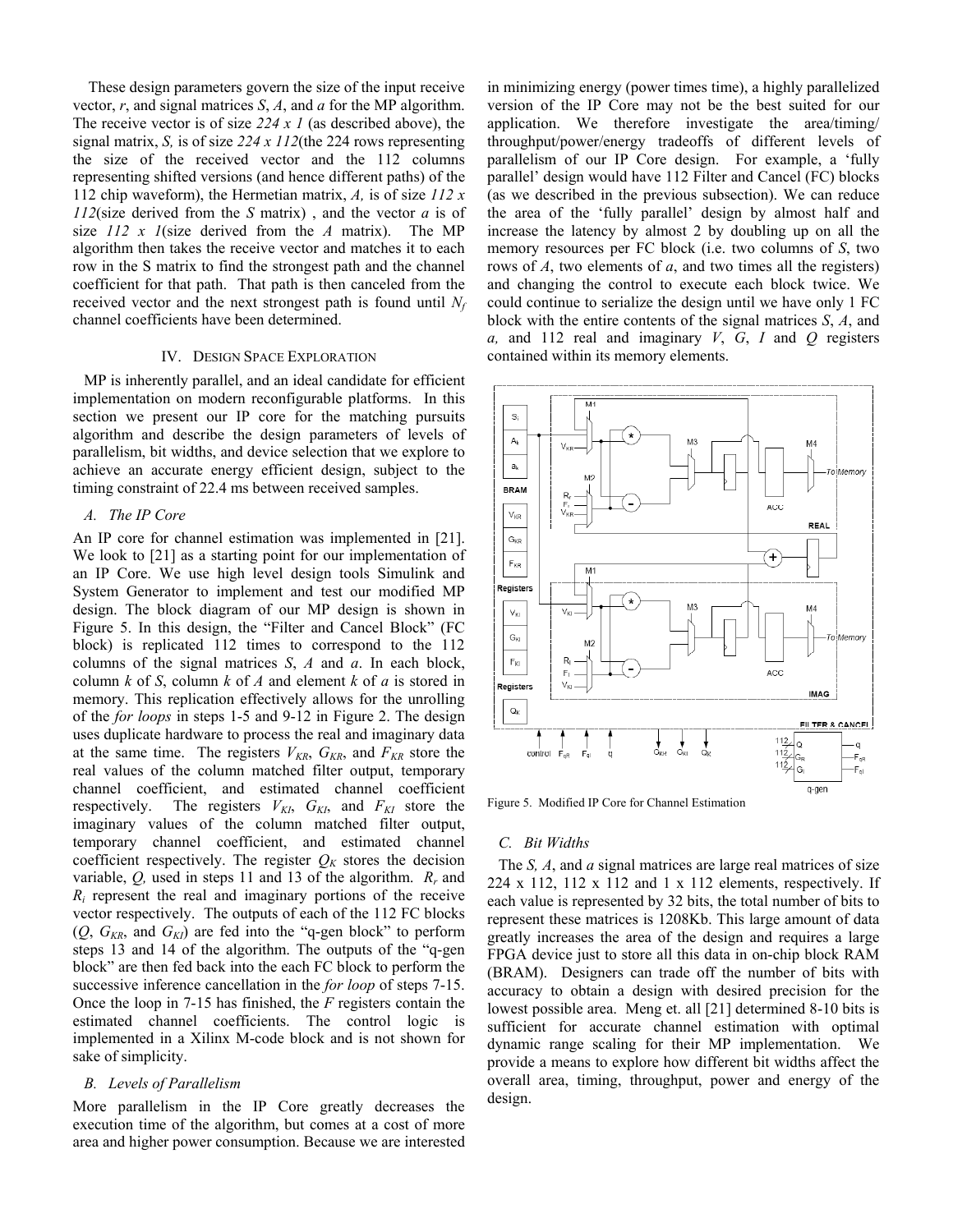## *D. FPGA Device Selection*

Different FPGA devices offer different amount of resources: configurable logic blocks (CLBs), memory units (BRAMs), and embedded multipliers (DSP48s) and are made with different nanometer technologies. Therefore, device selection has a large affect on the power and energy consumption of the design. We have to select a device that has enough resources for the MP design (depending on the bit width and level of parallelism chosen). We can then use the appropriate Xilinx Power Estimator to determine the power usage of the synthesized design for the selected device and can use the power and timing results to determine the design's energy consumption.

### V. RESULTS

We generated multiple designs of the IP Core for channel estimation, varying the levels of parallelism, bit widths, and FPGA device. All designs were generated in the Simulink environment using Xilinx blocksets with an estimated number of paths  $N_f = 6$  (determined to be a good number for Nf during AquaModem field tests). Every design is synthesized, placed and routed with Xilinx ISE 9.1 and power estimated with the Xilinx Power Estimator. The two devices in this study are the Virtex-4 xc4vsx55 and the Spartan-3 xc3s5000 - the Virtex-4 for its increased speed and the Spartan-3 for its lower power consumption. These devices are the largest devices in their respective device families therefore offering the maximum amount of resources available per family to allow for the most possible parallelism. Table 2 shows the area (slices), timing (microseconds) and throughput (calculated as maximum clock frequency divided by the number of clock cycles) results for our design space exploration. The timing assumes the receive vector is already in memory and therefore does not include the time it would take to obtain the receive vector from actual hardware. The column titled #FC blocks represents the number of Filter and Cancel blocks and hence the level of parallelism in the design. Note that the 'fully parallel' design (with 112 FC blocks) could not be implemented in the Spartan 3 because of its limited number of DSP48 resources and therefore is not shown. The fully parallelized design requires 224 DSP48 resources; our largest Virtex-4 device having 512 and our largest Spartan-3 device having only 104.

The results indicate that if area, timing and throughput were the primary design objective of the IP Core, the Virtex-4 offers the better solution over the Spartan-3 over all bit widths and levels of parallelism. The results also indicate that the timing (even for the serial design of 1 Filter and Cancel Block) is well within the constraint of 22.4ms between received samples.

TABLE 2 AREA, TIMING, AND THROUGHPUT RESULTS OF DESIGN SPACE EXPLORATION OF IP CORE

| Bit<br>Width | #FC<br>blocks | <b>Device</b> | Area<br>(slices) | Timing<br>(us) | Throughput<br>$(s^{-1})$ |
|--------------|---------------|---------------|------------------|----------------|--------------------------|
|              | 112           | Virtex-4      | 11508            | 3.95           | 0.253                    |
|              | 14            | Virtex-4      | 1439             | 31.63          | 0.032                    |
|              | 14            | Spartan-3     | 1897             | 48.94          | 0.020                    |
|              | 1             | Virtex-4      | 103              | 442.80         | 0.002                    |
| 8 bits       | 1             | Spartan-3     | 136              | 685.17         | 0.001                    |
|              | 112           | Virtex-4      | 16884            | 4.10           | 0.244                    |
|              | 14            | Virtex-4      | 2111             | 32.83          | 0.030                    |
|              | 14            | Spartan-3     | 2783             | 49.85          | 0.020                    |
|              | 1             | Virtex-4      | 151              | 459.65         | 0.002                    |
| 12 bits      | 1             | Spartan-3     | 199              | 697.83         | 0.001                    |
|              | 112           | Virtex-4      | 22260            | 4.32           | 0.231                    |
|              | 14            | Virtex-4      | 2783             | 34.59          | 0.029                    |
|              | 14            | Spartan-3     | 3665             | 52.65          | 0.019                    |
|              | 1             | Virtex-4      | 199              | 484.24         | 0.002                    |
| 16 bits      | 1             | Spartan-3     | 262              | 737.07         | 0.001                    |

Figure 6 shows the total power (W) and energy (micro Joules) consumption of each design presented in Table 2. These values are based on just one run of the MP algorithm



Figure 6. Power and Energy Consumption Results of Design Space Exploration of IP Core. There was no fully parallel design (112 FC blocks) for the Spartan 3 device because of its limited number of DSP48 resources. The legend applies to both the power and energy graphs.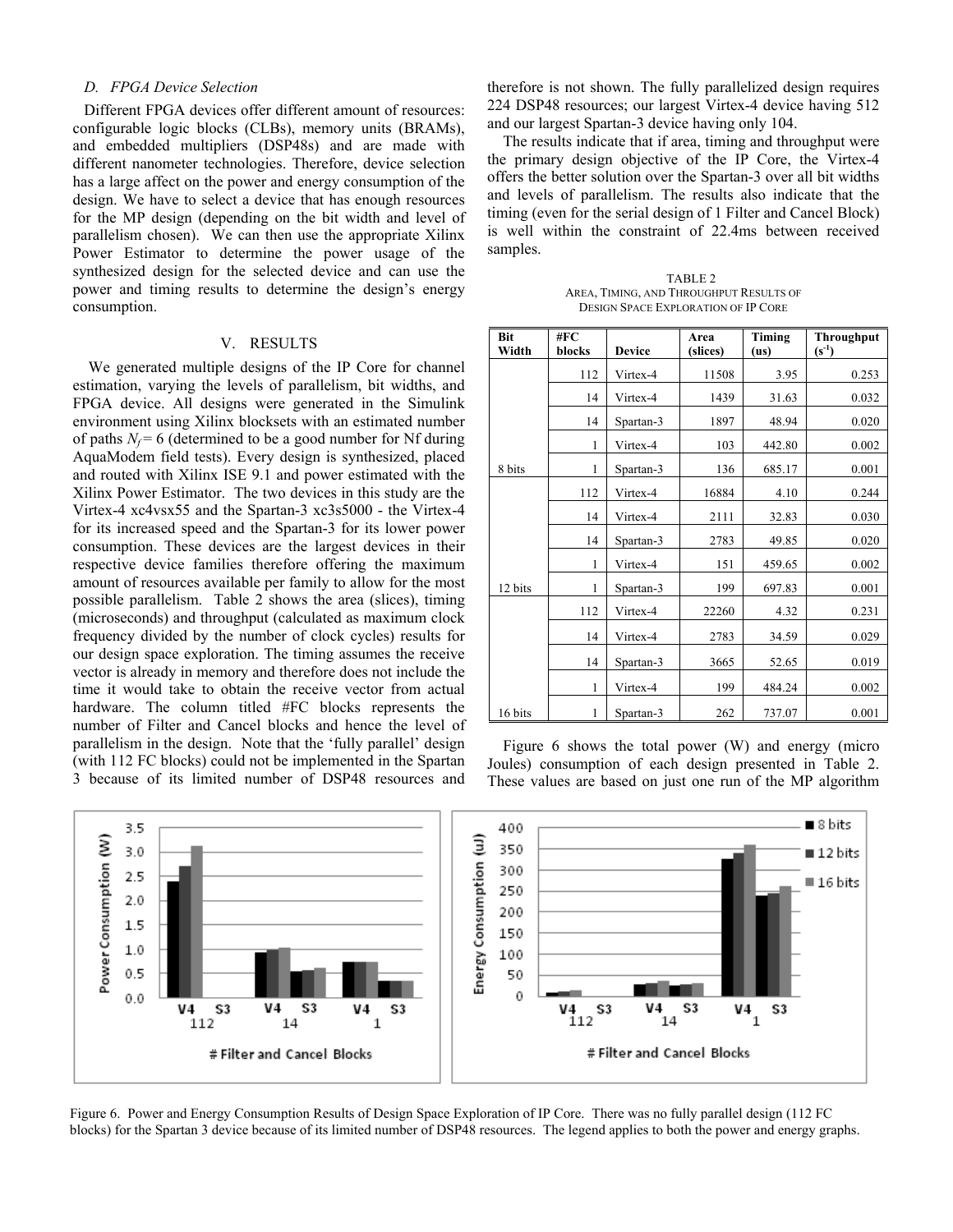and assume the processor enters an idle mode after processing to save power. This assumption requires the processor indeed has a power down mode and also does not consider the cost of reconfiguration on power up. Note that the Virtex-4 has a quiescent power of 0.723W and the Spartan-3 has a quiescent power of 0.335W. As expected, the Virtex-4 consumes more power than the Spartan-3 over all bit widths and levels of parallelism as the Virtex-4 is a larger device. We also observe that the power consumption increases as the design become more parallelized, which is a result of the increased area (and hence resource usage) of the more parallelized designs. We note that the power consumption of the most serial design (1 FC block) shows little dependence on bit width and is close to that of the quiescent power of the FPGA device. Although power consumption increases with increasing parallelism, we observe the reverse for energy consumption. Energy consumption is computed by multiplying the power consumption by the time, so high power consumption and/or high latency can lead to high energy consumption. Because the energy consumption reduces with increased parallelism, the increased speed of the parallel design makes up for the increased power. We also observe that the Spartan 3 consumes less energy than the Virtex 4 for the design with 1 FC block and consumes almost the same amount of energy as the Virtex 4 for the design with 14 FC blocks. We cannot compare the Virtex 4 and the Spartan 3 for the design with 112 FC blocks because the Spartan 3 device did not have enough resources for this design.

TABLE 3 COMPARISON OF THE DSP MP IMPLEMENTATION WITH THE LEAST AND MOST ENERGY CONSUMING VIRTEX4 AND SPARTAN 3 IP CORE IMPLEMENTATIONS

|             | Time<br>(us) | Power<br>(W) | Energy<br>(uJ) | Energy<br>Decrease<br>(MicroBlaze) | Energy<br>Decrease<br>(DSP) |
|-------------|--------------|--------------|----------------|------------------------------------|-----------------------------|
| MicroBlaze  |              |              |                |                                    |                             |
| 32 bit      | 6341.84      | 0.38         | 2000.40        | 1.0X                               | 0.25X                       |
| <b>DSP</b>  |              |              |                |                                    |                             |
| 32 bit      | 468          | 1.07         | 500.76         | 3.99X                              | 1.0X                        |
| Virtex-4    |              |              |                |                                    |                             |
| 1 FC block  |              |              |                |                                    |                             |
| 16 bit      | 484.24       | 0.74         | 360.52         | 5.55X                              | 1.39X                       |
| Spartan-3   |              |              |                |                                    |                             |
| 1 FC block  |              |              |                |                                    |                             |
| 16 bit      | 737.07       | 0.35         | 260.92         | 7.67X                              | 1.92X                       |
| Virtex-4    |              |              |                |                                    |                             |
| 112FC block |              |              |                |                                    |                             |
| 8 bit       | 3.95         | 2.40         | 9.50           | 210.57X                            | 52.71X                      |
| Spartan-3   |              |              |                |                                    |                             |
| 14 FC block |              |              |                |                                    |                             |
| 8 bit       | 48.94        | 0.53         | 25.82          | 77.47X                             | 19.39X                      |

Table 3 compares the energy consumption of the least and most energy consuming Spartan-3 and Virtex-4 IP Core designs with the MP design implemented in a TIC6713 DSP and with the MP design implemented on MicroBlaze (a 32-bit soft core microprocessor from Xilinx). The last column two columns showing energy decrease were computed by dividing the energy used by the microcontroller by the energy used for the specified design  $(4<sup>th</sup>$  column) and by dividing the energy used by the DSP by the energy used for the specified design (last column). Note that the DSP and MicroBlaze implementations use 32-bit floating point representation of numbers whereas all of our FPGA designs use varying bit width fixed point numbers making direct comparison difficult. Thus, if, the DSP and Microblaze implementations could use lower precision, then perhaps they could offer further energy savings. The total computational time for the DSP was estimated by measuring the time to compute one coefficient (about 78 us) and multiplying this number by the size of  $N_f$  (6 coefficients). The power for the DSP design was estimated using TI's Spreadsheet Power Estimator. The total computational time for the MicroBlaze implementation was calculated using an embedded timer. The MicroBlaze design was synthesized, placed and routed with Xilinx SDK 9.1. The output of the synthesized design provided the maximum clock frequency per design and the map report file (.mrp) for import into the Xilinx Power Estimator. Our results show that the most serial reconfigurable hardware designs for the Virtex 4 (row 3) and the Spartan 3 (row 4) are fairly comparable to the DSP implementation offering only 1.39X and 1.92X energy decrease over the DSP implementation respectively; the Virtex 4 offering similar timing and power to the DSP implementation and the Spartan 3 offering an increase in timing with a decrease in power over the DSP implementation. Though the Microblaze solution offers comparable power to the serial Spartan 3 implementation and less power than the serial Virtex 4 implementation, its energy consumption is considerably larger than either of these implementations because of its extremely high latency. This high latency is likely a result of the lack of specialized hardware for DSP applications in the soft core processor. The more parallel reconfigurable hardware designs for the Virtex 4 (row 5) and the Spartan 3 (row 6) offer substantial energy improvement over both the DSP and MicroBlaze implementations. Though the most parallel Virtex 4 implementation (row 5) has the highest power consumption of all the designs, it has an extremely small computation time allowing for a low-energy design and an astonishing energy decrease of 210X and 52X over the Microblaze and DSP implementations respectively. The more parallel Spartan-3 implementation also offers a rather small computation time for moderate power consumption also providing 77X and 19X decrease over the Microblaze and DSP implementations respectively.

## VI. CONCLUSION

The results clearly indicate that no matter what design space parameters are chosen, the reconfigurable hardware implementation offers energy savings over the DSP and microcontroller implementations, with the more parallel implementations offering increased energy savings. However, the reconfigurable hardware implementation came with a cost of much higher design time, as simple C code cannot be used for such an implementation (as it can for the DSP and microcontroller). But, the fact that the energy consumption for the fully parallel IP Core implementation can offer 210X and 52X decrease in energy consumption over the microcontroller and DSP implementations respectively provides evidence that reconfigurable hardware can provide some energy benefit for to the overall acoustic modem design.

 One might consider using an application specific integrated circuit (ASIC) as the hardware platform because ASICs, like